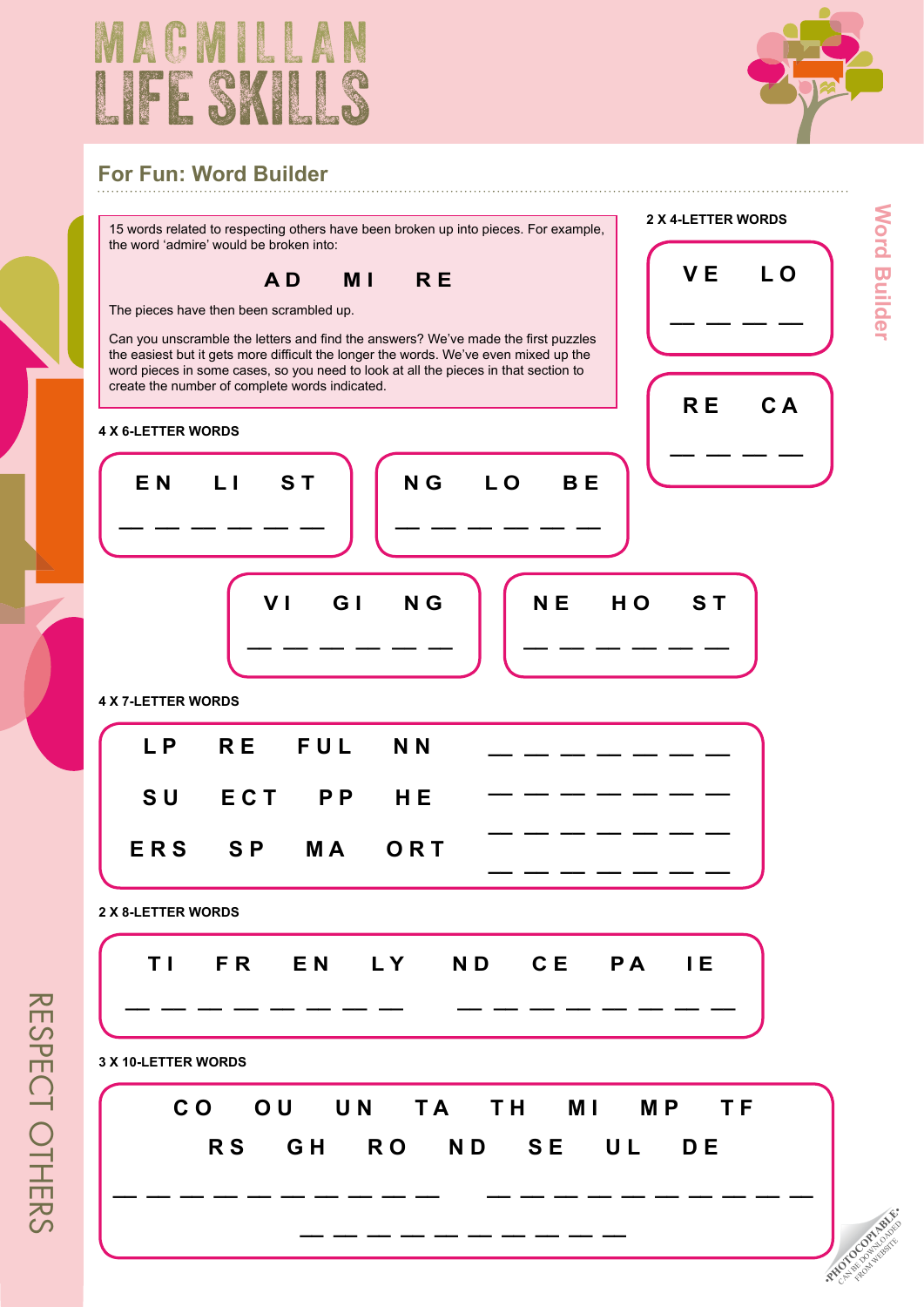



## **For Fun: Word Builder**

15 words related to respecting others have been broken up into pieces. For example, the word 'admire' would be broken into:

**A D M I R E** 

The pieces have then been scrambled up.

Can you unscramble the letters and find the answers? We've made the first puzzles the easiest but it gets more difficult the longer the words. We've even mixed up the word pieces in some cases, so you need to look at all the pieces in that section to create the number of complete words indicated.

#### **4 x 6-letter words**



Now you know what to do, we've mixed up the next two words. Just add in the vowels.





**2 x 4-letter words** 



**4 X 7-LETTER WORDS** This time, we've given you definitions from the Macmillan Dictionary as your clues.

 **N G L O B E**

|  |  | LP RE FUL NN $1     -$                                                                                                                                                                                                                                                                                                                                                                                                                                                                                            |
|--|--|-------------------------------------------------------------------------------------------------------------------------------------------------------------------------------------------------------------------------------------------------------------------------------------------------------------------------------------------------------------------------------------------------------------------------------------------------------------------------------------------------------------------|
|  |  | SU ECT PP HE $2 - - - - - - -$                                                                                                                                                                                                                                                                                                                                                                                                                                                                                    |
|  |  | $\overline{\phantom{a}^{3} \phantom{a}}$ $\overline{\phantom{a}}$ $\overline{\phantom{a}}$ $\overline{\phantom{a}}$ $\overline{\phantom{a}}$ $\overline{\phantom{a}}$ $\overline{\phantom{a}}$ $\overline{\phantom{a}}$ $\overline{\phantom{a}}$ $\overline{\phantom{a}}$ $\overline{\phantom{a}}$ $\overline{\phantom{a}}$ $\overline{\phantom{a}}$ $\overline{\phantom{a}}$ $\overline{\phantom{a}}$ $\overline{\phantom{a}}$ $\overline{\phantom{a}}$ $\overline{\phantom{$<br>ERS SP MA ORT $4 - - - - - - -$ |

- 1. Useful, or providing help
- 2. Traditionally accepted ways of behaving that show a polite respect for other people
- 3. To help someone and be kind to them when they are having a difficult time
- 4. A feeling of admiration that you have for someone because of their personal qualities, their achievements, or their status, and that you show by treating them in a polite and kind way

### **2 x 8-letter words**